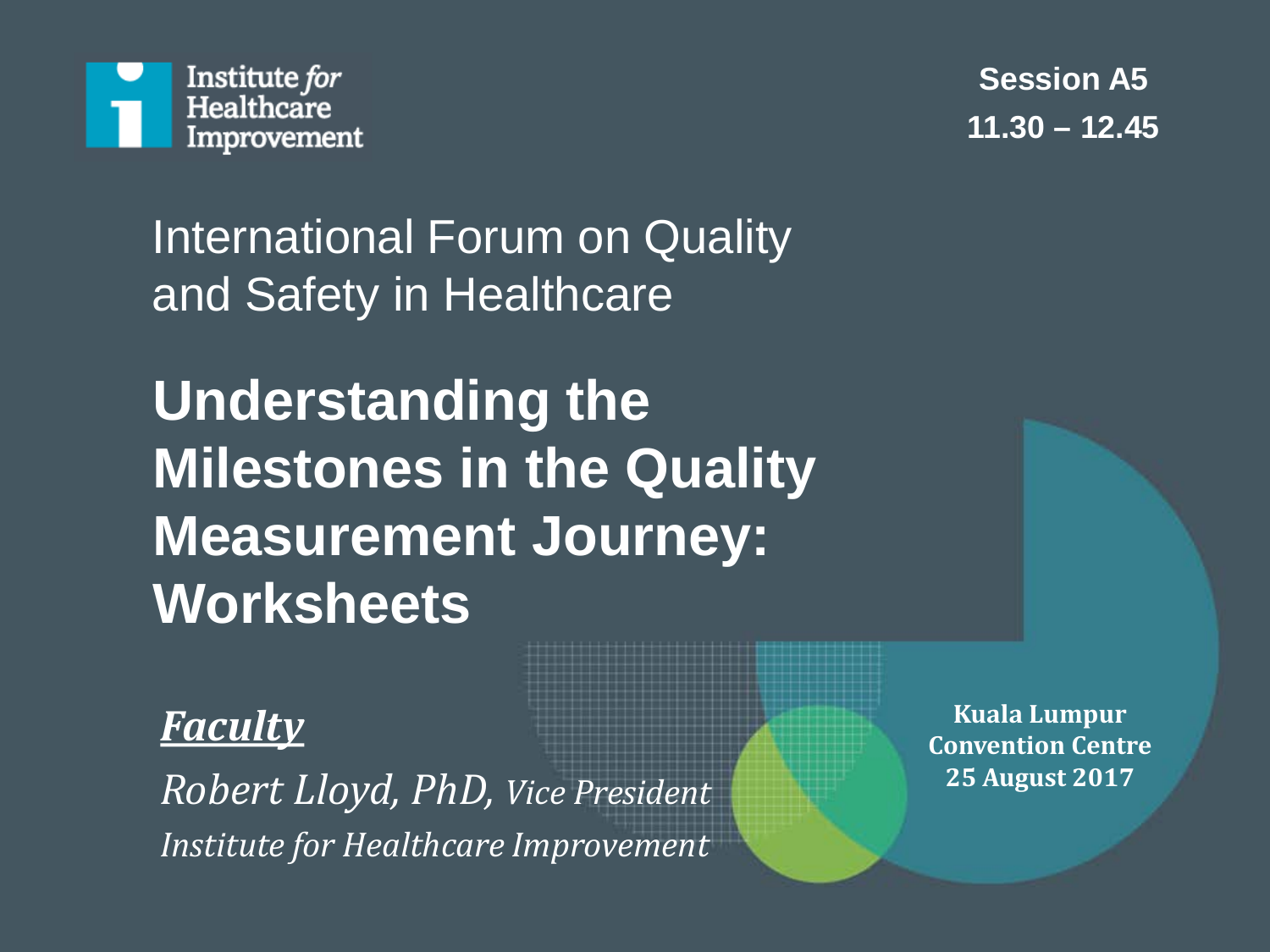### **Measurement Self-Assessment**

**Source: R. Lloyd, Quality Health Care: A Guide to Developing and Using Indicators. 2nd edition, Jones & Bartlett Publishers, 2017.**

| <b>Measurement Topic or Skill</b>                                                                                                       | <b>Response Scale</b> |   |   |   |   |
|-----------------------------------------------------------------------------------------------------------------------------------------|-----------------------|---|---|---|---|
|                                                                                                                                         |                       | 2 | 3 | 4 | 5 |
| Help people in my organization determine why they are measuring (improvement, judgment or research)                                     |                       |   |   |   |   |
| Move teams from concepts to specific quantifiable measures                                                                              |                       |   |   |   |   |
| Building clear and unambiguous operational definitions for our measures                                                                 |                       |   |   |   |   |
| Develop data collection plans (including stratification and sampling strategies)                                                        |                       |   |   |   |   |
| Explain why plotting data over time (dynamic display) is preferable to using aggregated data and summary<br>statistics (static display) |                       |   |   |   |   |
| Explain the differences between random and non-random variation                                                                         |                       |   |   |   |   |
| Construct run charts (including locating the median)                                                                                    |                       |   |   |   |   |
| Explain the reasoning behind the run chart rules                                                                                        |                       |   |   |   |   |
| Interpret run charts by applying the run chart rules                                                                                    |                       |   |   |   |   |
| Explain the statistical theory behind Shewhart control charts (e.g., sigma limits, zones, special cause rules)                          |                       |   |   |   |   |
| Describe the basic 7 Shewhart charts and when to use each one                                                                           |                       |   |   |   |   |
| Help teams select the most appropriate Shewhart chart for their measures                                                                |                       |   |   |   |   |
| Describe the rules for special cause variation on a Shewhart chart                                                                      |                       |   |   |   |   |
| Help teams link measurement to their improvement efforts                                                                                |                       |   |   |   |   |

- **1. I'd definitely have to call in an outside expert to explain and apply this topic/method.**
- **2. I'm not sure I could apply this appropriately to a project.**
- **3. I am familiar with this topic but would have to study it further before applying it to a project.**
- **4. I have knowledge about this topic, could apply it to a project but would not want to be asked to teach it to others.**
- **5. I consider myself an expert in this area, could apply it easily to a project and could teach this topic/method to others.**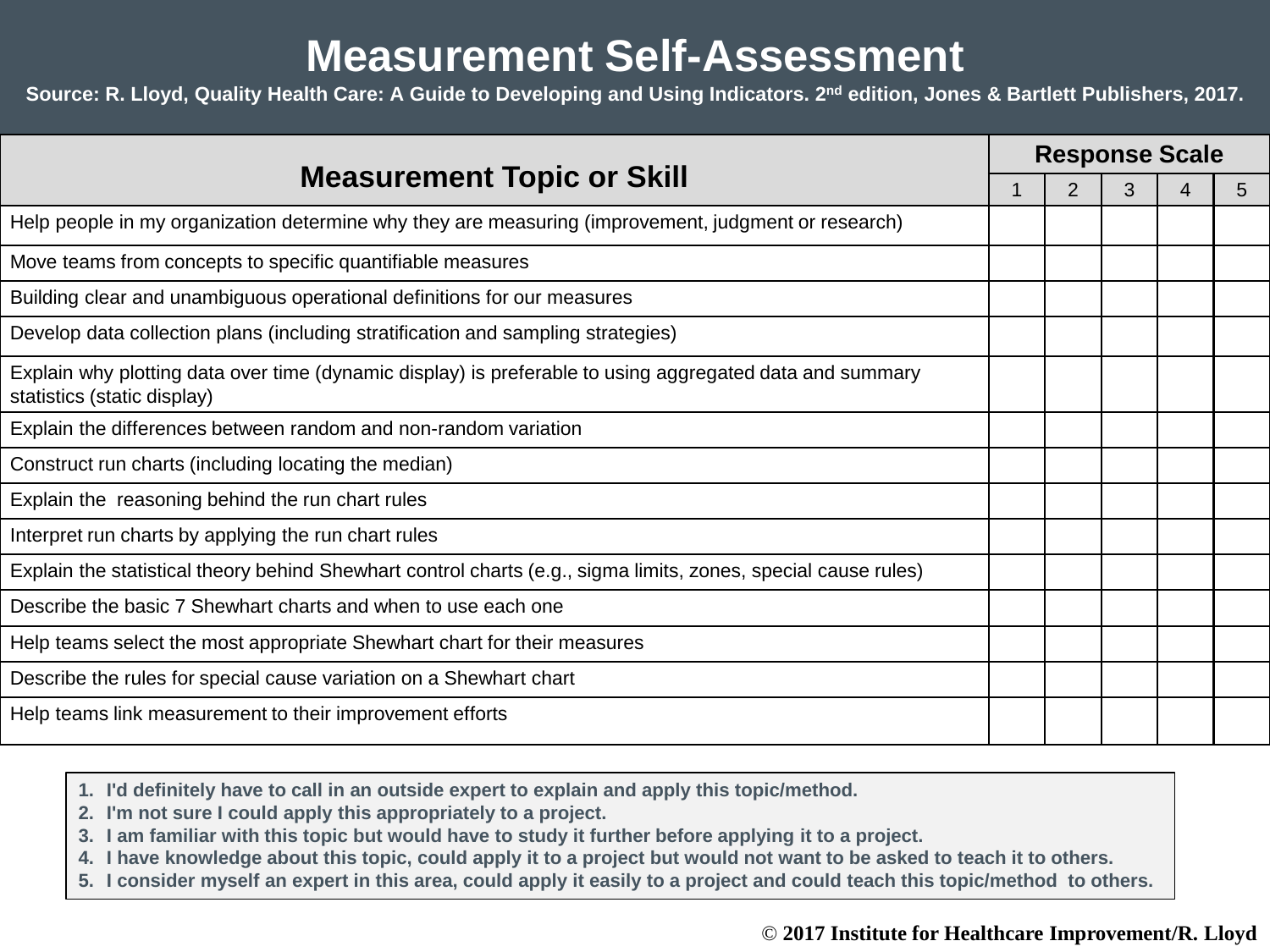# **Operational Definition Worksheet**

\_\_\_\_\_\_\_\_\_\_\_\_\_\_\_\_\_\_\_\_\_\_\_\_\_\_\_\_\_\_\_\_\_\_\_\_\_\_\_\_\_\_\_\_\_\_\_\_\_\_\_\_\_\_\_\_\_\_\_\_\_\_\_\_\_\_\_\_\_\_\_

**Team name**:

Date: \_\_\_\_\_\_\_\_\_\_\_\_\_\_\_\_\_\_\_\_\_\_\_\_\_Contact person: \_\_\_\_\_\_\_\_\_\_\_\_\_\_\_\_\_\_\_\_\_\_\_\_\_\_\_\_\_\_\_\_\_

**WHAT PROCESS DID YOU SELECT?**

### **WHAT SPECIFIC MEASURE DID YOU SELECT FOR THIS PROCESS?**

### **OPERATIONAL DEFINITION**

Define the specific components of this measure. Specify the numerator and denominator if it is a percent or a rate. If it is an average, identify the calculation for deriving the average. Include any special equipment needed to capture the data. If it is a score (such as a patient satisfaction score) describe how the score is derived. When a measure reflects concepts such as accuracy, complete, timely, or an error, describe the criteria to be used to determine "accuracy."

Source: R. Lloyd. *Quality Health Care: A Guide to Developing and Using Indicators. 2nd edition,* Jones and Bartlett Publishers, 2017.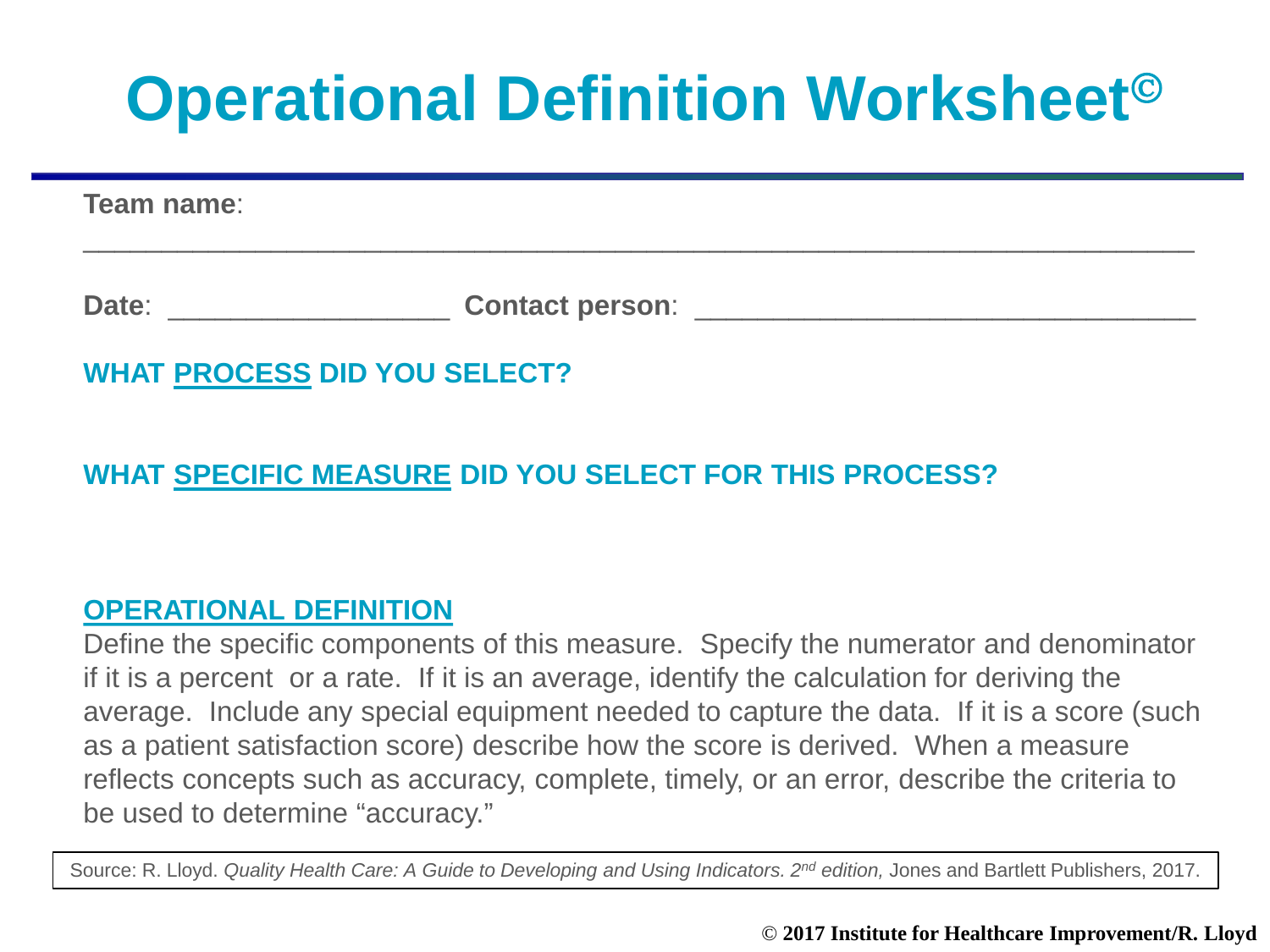# **Operational Definition Worksheet<sup>©</sup> (cont'd)**

#### **DATA COLLECTION PLAN**

Who is responsible for actually collecting the data? How often will the data be collected? (e.g., hourly, daily, weekly or monthly?) What are the data sources (be specific)? What is to be included or excluded (e.g., only inpatients are to be included in this measure or only stat lab requests should be tracked).

How will these data be collected? Manually \_\_\_\_\_\_\_ From a log \_\_\_\_\_\_ From an automated system Will sampling be required? If 'yes' what type of sample will you pull?

#### **BASELINE MEASUREMENT**

What is the actual baseline number? \_\_\_\_\_\_\_\_\_\_\_\_\_\_\_\_\_\_\_\_\_\_\_\_\_\_\_\_\_\_\_\_\_\_\_\_\_\_\_\_\_\_\_\_\_\_

What time period was used to collect the baseline?

#### **TARGET(S) OR GOAL(S) FOR THIS MEASURE**

Do you have target(s) or goal(s) for this measure? Yes \_\_\_ No \_\_\_

Specify the **External** target(s) or Goal(s) (specify the number, rate or volume, etc., as well as the source of the target/goal.)

Specify the **Internal** target(s) or Goal(s) (specify the number, rate or volume, etc., as well as the source of the target/goal.)

Source: R. Lloyd. *Quality Health Care: A Guide to Developing and Using Indicators. 2nd edition,* Jones and Bartlett Publishers, 2017.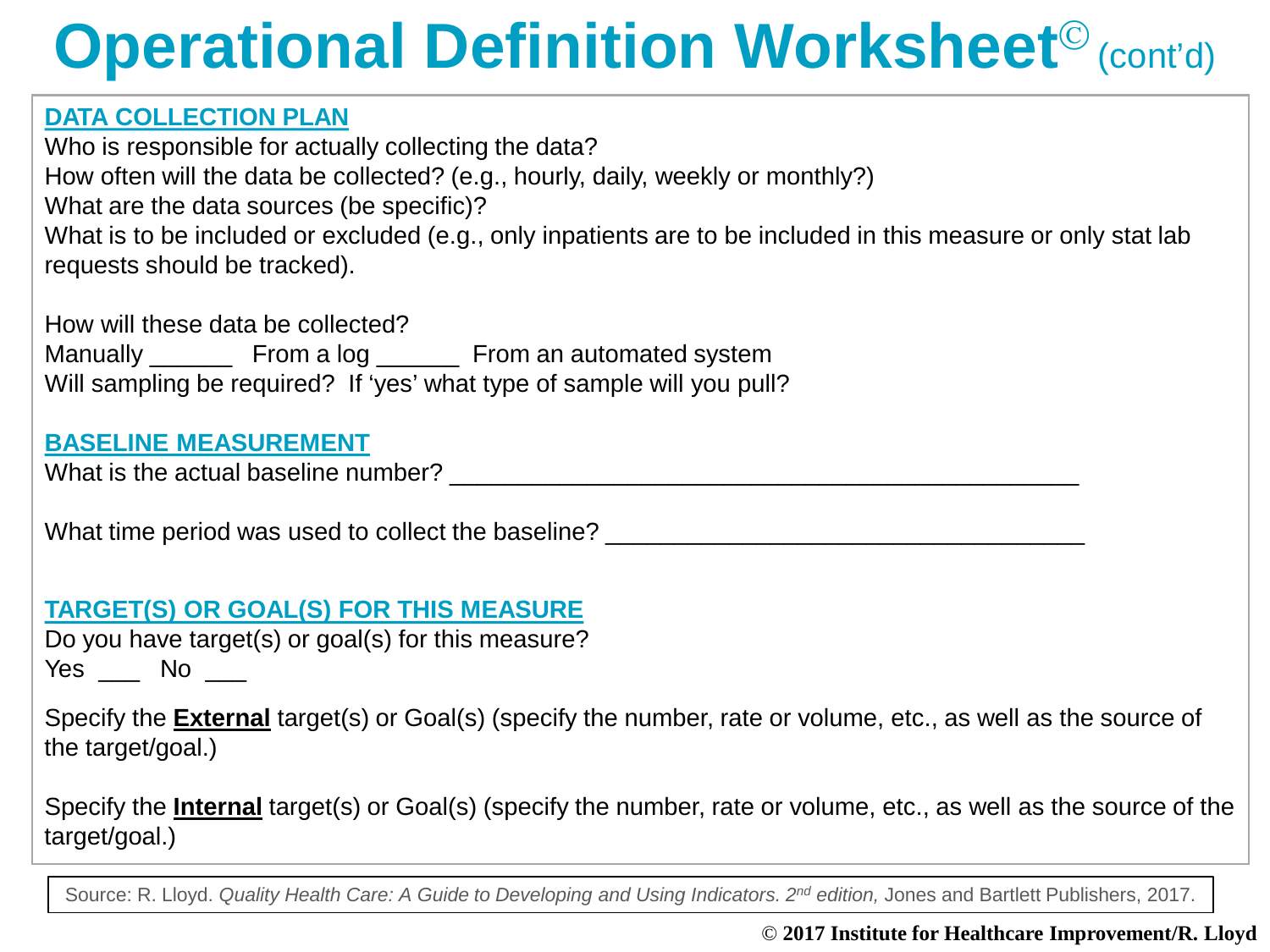## **Non-Random Rules for Run Charts**



**Source: The Data Guide by L. Provost and S. Murray, Jossey-Bass Publishers, 2011.**

#### © **2017 Institute for Healthcare Improvement/R. Lloyd**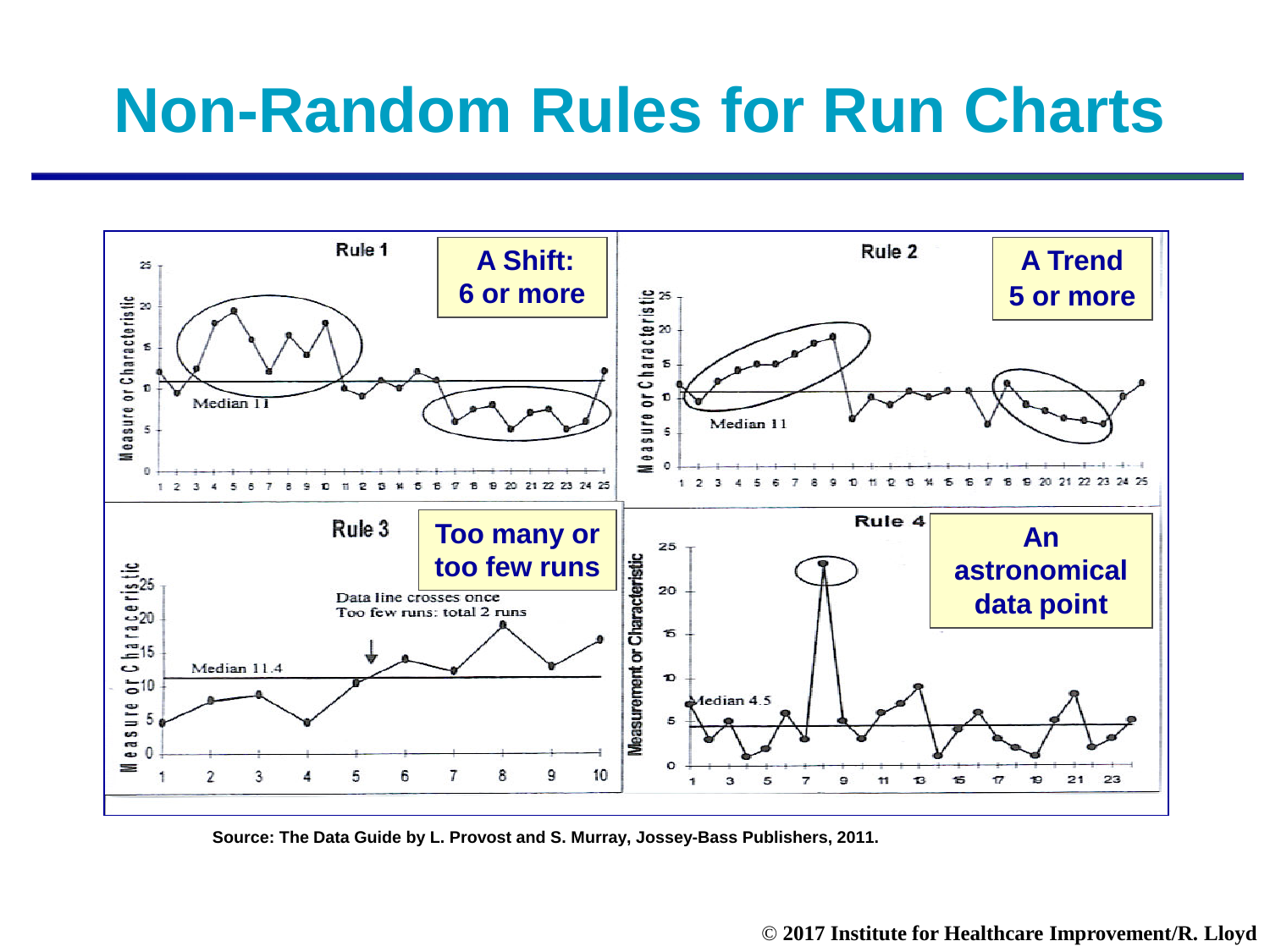### *Rules for Detecting Special Causes*





Eight or more consecutive points above or below the centerline



Six consecutive points increasing (trend up) or decreasing (trend down)



Two our of three consecutive points near a control limit (outer one-third)



Fifteen consecutive points close to the centerline (inner one-third)